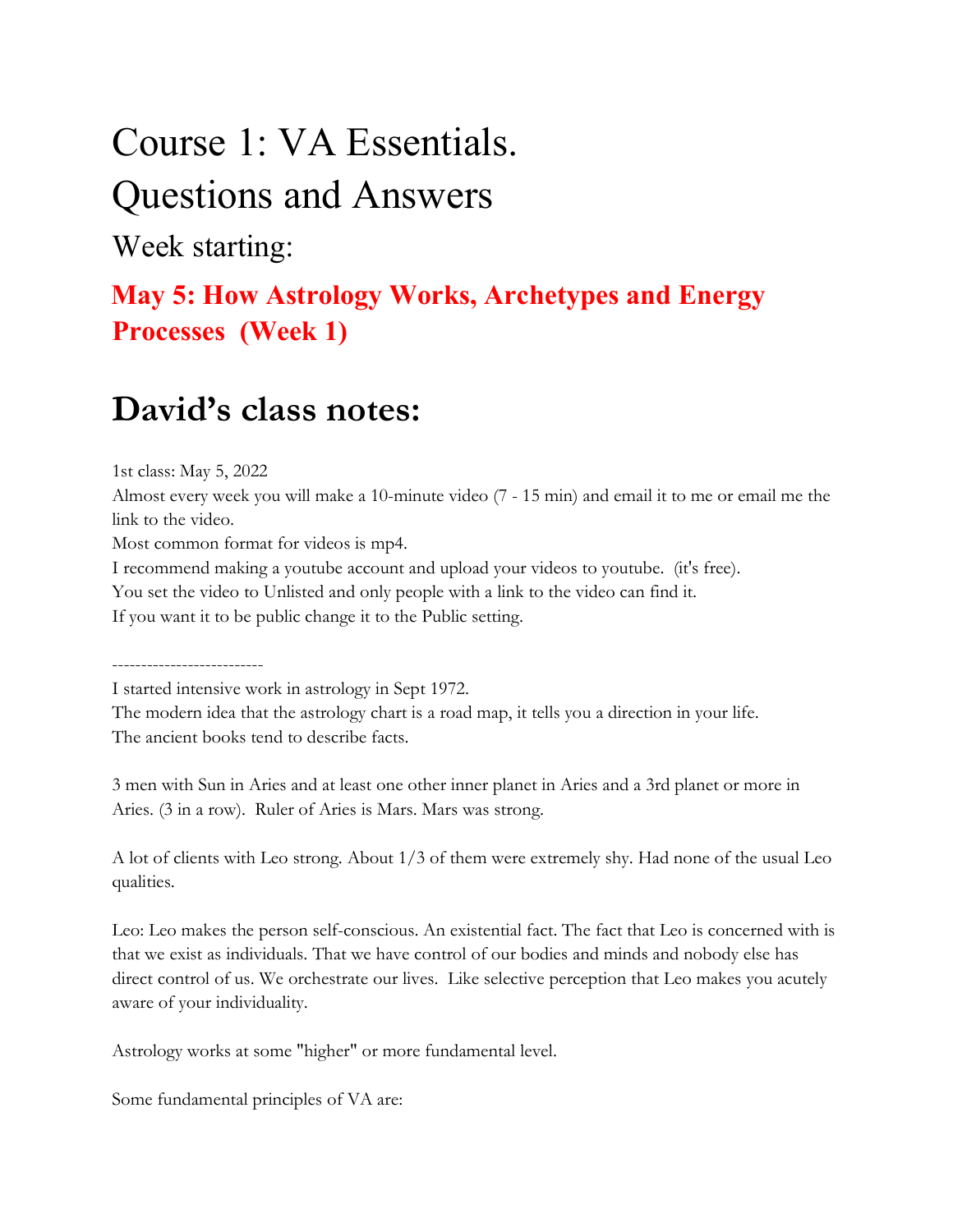The astrological variables are forces that motivate and direct us from a higher dimensional space.

I am proposing that astrology works by forces, purposes, and meaning from higher dimensions. Astrology does not work directly as archetypes. Archetypes are not primary; they are secondary.

If you interpret the forces, your interpretation is always correct (to the accuracy of our current knowledge).

If you interpret as archetypes, you have to do a lot of guessing. By late 70's I had a reputation as a wizard . . . the astrological interviews turned into consultations.

-------------------------

Does astrology tell us things about people that we can measure and replicate the findings? In 1990's research on databases started to confirm what I saw in consultations. In 2000's I went to UF and got a MA in Research and Evaluation Methods. By the 2000's, especially by 2010 to 2015 a very large body of research had been conducted that suggests that astrology produces measurable effects.

Exciting result of the research is that improves consultations.

VA relies heavily on research and results from consultations. Both are important. They reinforce each other.

In 1990's Evidence-Based Medicine began and Evidence-Based Practice (EBP) is now emphasized in psychology, physical therapy, education, etc. as well. I recently made a series of videos on EBP but I am not giving them as homework.

The basic idea of an EBP is that you use the best evidence available. This is working well except for some problems such as pharmaceutical companies corrupting the Evidence-Based Medicine.

------------

Why do we not use Mars rules Aries etc. in VA?

1. We have not confirmed it in formal research such as any of the database methods we use or a case study or comparative study. We have not yet found a book or lecture that shows that the ruling planets would improve our VA intepretation.

2. There is nothing in the VA Theoretical Framework that indicates that planets rule signs?

If somebody make a compelling presentation (article, book, video) showing how we improve VA with ruling planets of signs and several VA astrologers look at it and find it compelling (seems to work better with rulers than without them) then we start to incorporate rulers into VA.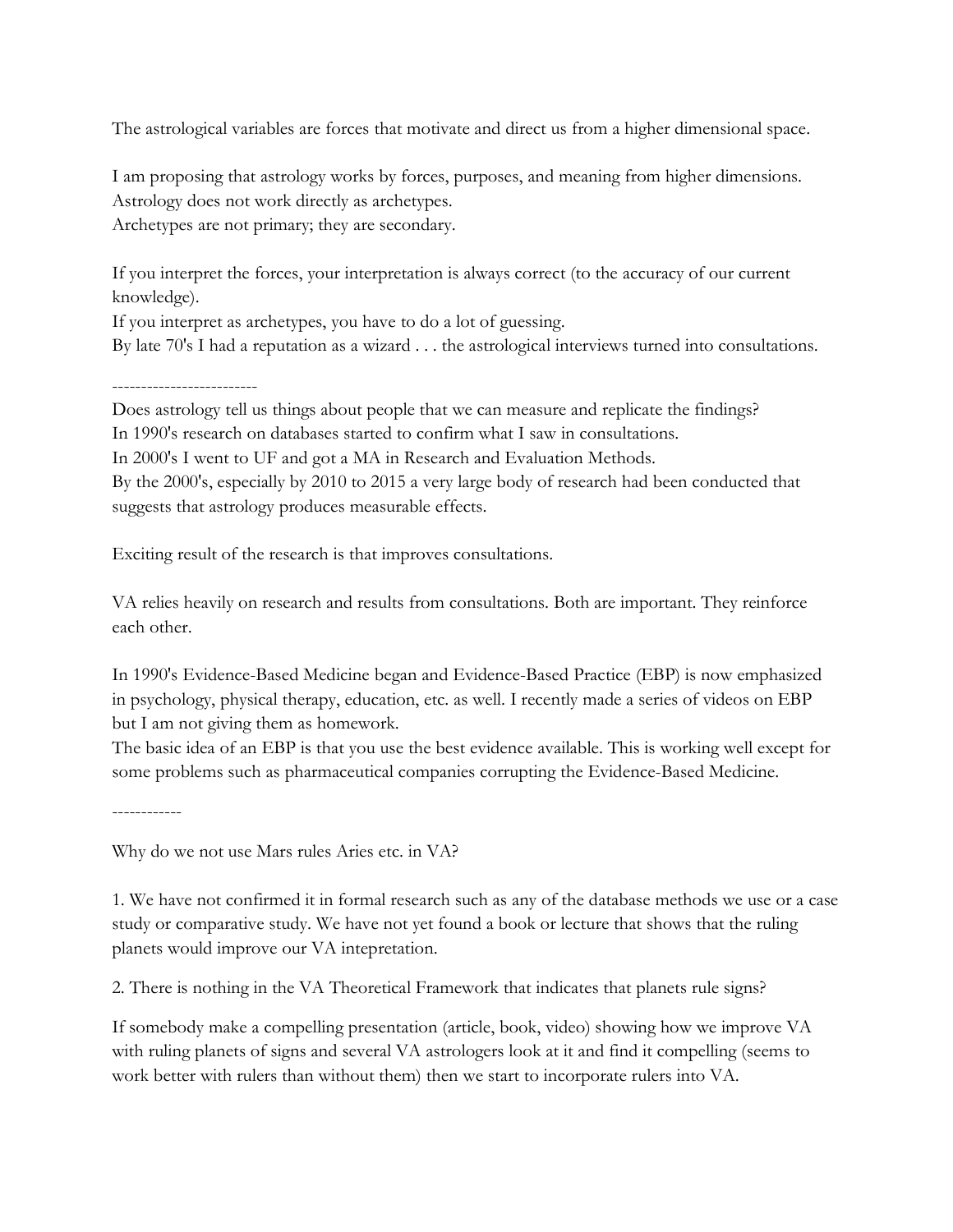BEST EVIDENCE. If it appears that they help, we use it. No solid "proof" is needed.

Every astrologer can use ideas that are part of VA and not part of VA. Ideas that are not part of VA may be even better; we just haven't confirmed it yet.

VA is data-driven and consensus-driven.

Levels of evidence: Lots of research designs. Each research design gives a level of confidence in the conclusions.

Process for expanding VA: Document, present, review.

Again, you do whatever you want to do, and just label things correctly.

-----------------

Theoretical framework:

In VA we have a clear and specific theory for why:

- \* tropical zodiac signs work (it is not some vague relationship to seasons).
- \* houses work
- \* aspects work
- \* midpoints and isotraps work, Also arabic parts.

The reason why they work is consistent with modern science (physics, etc.) Has similarities to Superstring theory, quantum physics, etc.

----------------

How we develop ideas in VA:

- 1. Data driven research: 20,000+ charts with AA data, data collected by the Gauquelins, husbandwife and children data that I used in research that I described at the 2022 VA Conference. Scores on extraversion-introversion administered by a psychologist with birth data from a birth record.
- 2. Consultations results
- 3. Theoretical framework implies and suggests that certain things must work.

## Questions from Students:

Why do only Pisano period 8, 9 and 10 create the zodiac? What about most of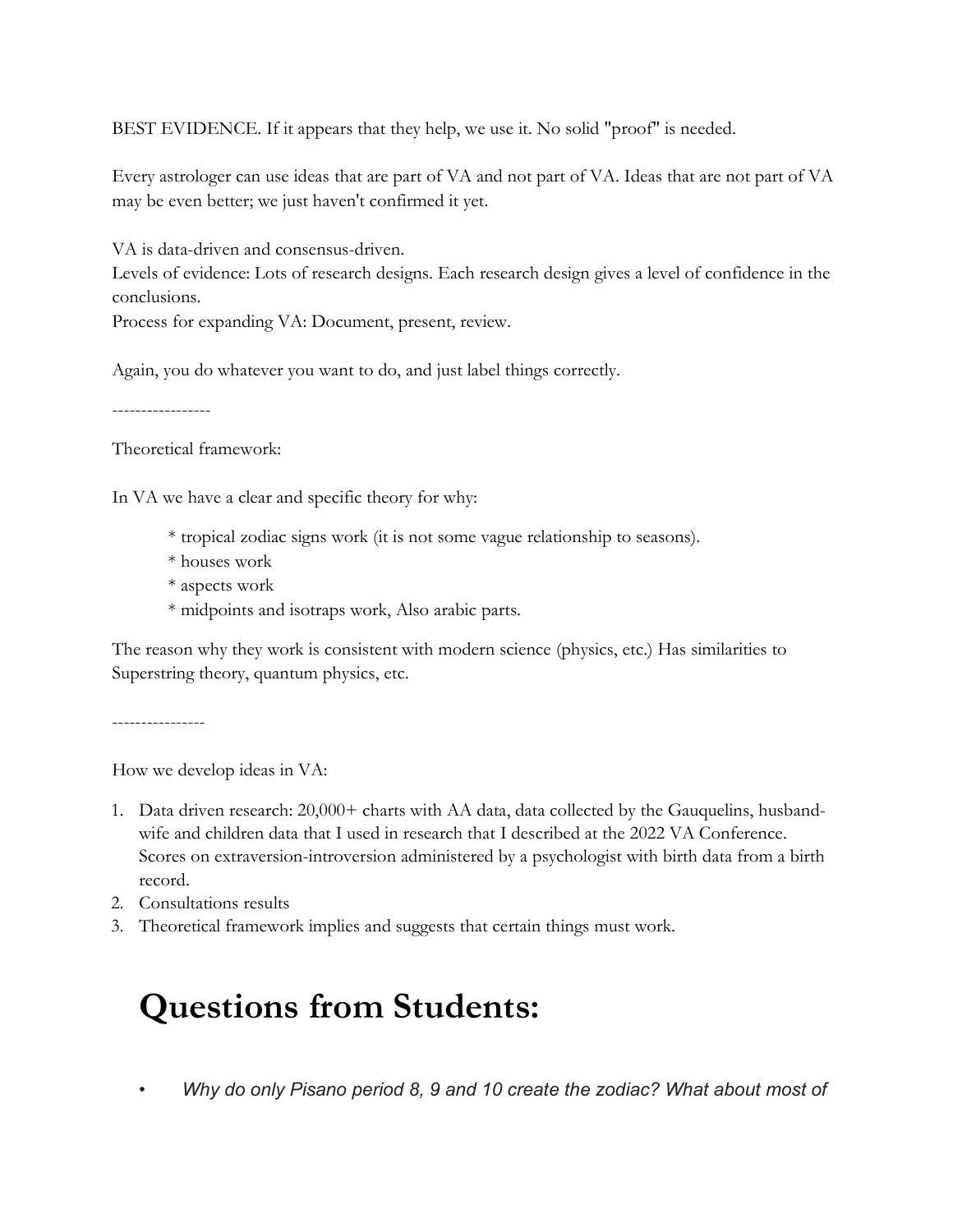the other Pisano periods? Are the other numbers arbitrary, if so, that must make eight, nine, 10 and square numbers very special. Or do we not fully understand or realize the potential of the other numbers? Could they perhaps be representations of the sacred geometry of other solar systems in our galaxy?

I looked at pisano periods of all numbers up to 144. The rhythm (modulus) of a little more than half of them are 12 or a multiple of 12. The prevalence of the number 12 makes 12 sections of 30 degrees a strong structure in space. Also, some divisions are likely to be more important than others, such as pisano periods like 16, 25, 36, 49, 64, and 81, which are squares of numbers. This is one reason why the 27 nakshatras are particularly important even though the numbers like 27, 108 and 216 appear only a few times. Vedic astrology has gotten closer to this idea of multiple divisions of the sky, such as by 7, 9 and 27 rather than just 12. In some ancient Vedic texts there are many divisions of the sky mentioned and to this day there are many different divisions that are used (the divisional charts or vargas) in Vedic astrology. Details of this are provided in some detail in the video "Why There Are Nakshatras: Sacred Geometry" at https://youtu.be/uZpjC4hdvUk

• Since the stars have shifted in the past thousand years, how does VA account for the new shift? In VA, do we believe in Ophiucus, the 13th zodiac? Why does VA rely on tropical instead of sidereal? Isn't Sidereal more accurate?

There are two challenges to using the sidereal zodiac in VA: (1) There is not agreement about where the sidereal zodiac begins. The Lahiri ayanamsha was introduced in 1955. Before we can use the sidereal zodiac, we need to decide which one to use, (2) Vedic astrology relies heavily on the navamsha chart and the importance of the Ascendant (Lagna). The navamsha Lagna, which is very important and is often different with different ayanamshas. This one example of how the body of Vedic astrology literature consequently has little consistency. (3) Historically some Vedic astrologers used the tropical zodiac and the use of the tropical zodiac in Vedic astrology is increasing; this is just another example of the complexity of different possibilities, (4) Constellations are NOT star clusters and the current 88 constellations defined by astronomers and there are some differences in constellations, (5) The fixed stars are not fixed; they move and there is no clear way to define where the sidereal zodiac is 10,000 years ago, for example, based on any fixed star other than the Galactic Center. See, for example, the video at https://youtu.be/1xWO1wgZAtQ (6) The theoretical framework for VA is that Space is more fundamental than matter and signs are divisions in Space. If we use physical matter, like stars and constellations, it would be nice to have some reason for using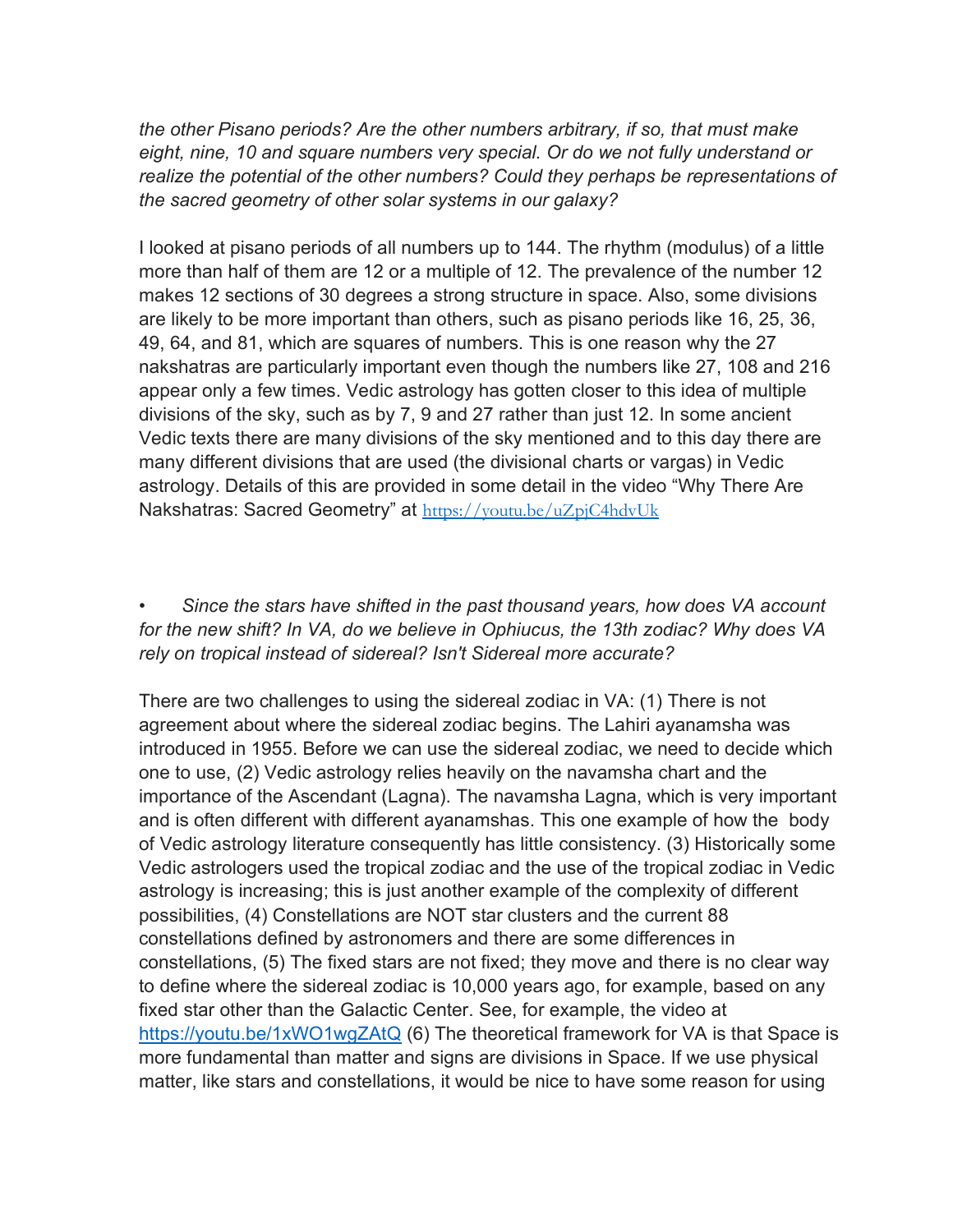it rather than selecting one star and claiming it as a reference point. That star is like one bee in a swarm of bees and it seems arbitrary that is important. (7) Without theory to support a sidereal zodiac, we could have evidence but we don't have modern research evidence for the sidereal zodiac as do for the tropical zodiac. At some point in the future, perhaps we will. (8) I have come up with a sidereal zodiac with a reasonable basis for it but is 3 degrees different from the Lahiri ayanamsha so many Vedic astrologers are not interested in it, and it also is based on the idea that the sidereal zodiac is secondary to the tropical zodiac. A video about this is here: https://youtu.be/eSLnbsp9IQ8 (9) Also, regarding Ophiucus: If we use Ophiucus, there are other constellations that should also be used, as explained in this video: https://youtu.be/XTzAmw4rGKw

It may be true that constellations and/or the sidereal zodiac is more important than the tropical zodiac. In VA we are mostly just interested in what we have the most evidence for, and evidence will change, and perhaps 100 years from now the sidereal zodiac will have greater evidence to support it than the tropical zodiac.

• If Fibonacci numbers are being repeated on the zodiac, why do the patterns take form of a different house? Why is the energy or frequency different if it's the same repetitive pattern?

Any Great Circle that intersects the ecliptic plane creates a zodiac. Thus, there are zodiacs starting at Tropical Zero-Aries, the MC, the Vertex, the Ascendant and the Moon's True North Node. They have the same 12 cycles. Aries and the 1<sup>st</sup> house are similar, Taurus and the  $2<sup>nd</sup>$  house are similar, etc. Even though the cycles are the same, there are big differences between, for example, Aries and the 1<sup>st</sup> house, because tropical signs are a perspective from the horizon and are related to our "horizontal perspective" of our attitude to the people and places around us, and the Tropical Zodiac is and Earth-Sun relationship which relates more to us as biological living organisms and the way we develop and evolve as beings.

Note also that a sidereal zodiac based on constellations introduces another concept of divisions of space generated out of the placement of things, so simpler explanations are preferred when there is a choice and we don't have an intuitive way of understanding how the placement of things would generate the structures in space that we refer to has zodiacs and house systems.

\* A dreamy or psychic experience of archetypes: Things kept switching back and forth between situations that were personal (either to me or others) and situations that were more global or collective. (The pain of romance vs the horrors of war, etc.)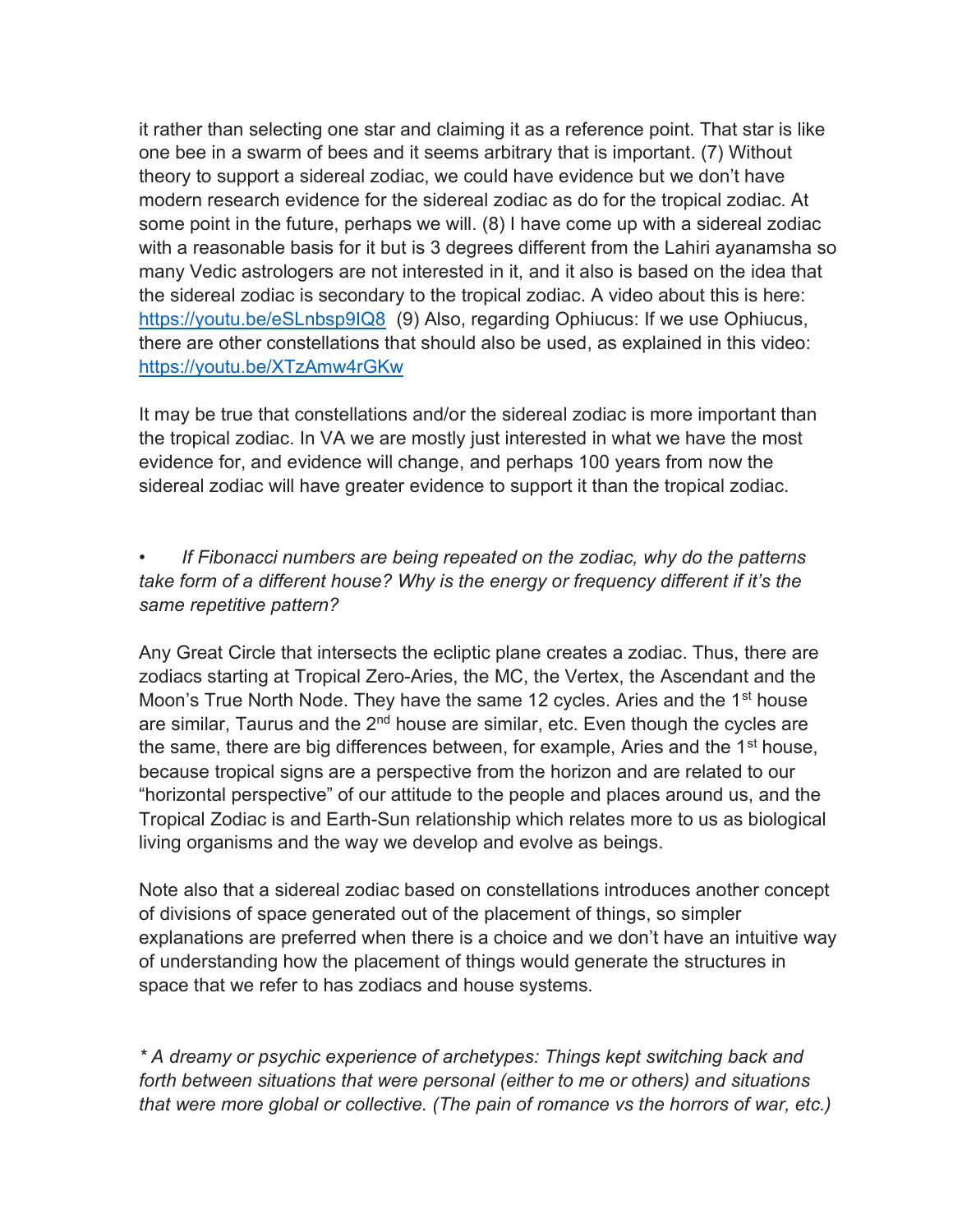Yet one thing remained very clear… that we are all deeply connected first by the fact that we are here participating. And second that there isn't really any escaping these stories that play out in our lives, whether the end/ beginning results are painful or joyful. . .

Perhaps this is already clear to you and others but just to confirm: I think that your thoughts and experiences are not unusual and are not as bizarre or peculiar as it may seem. Carl Jung wrote a large manuscript "The Red Book" but he did not publish it. It was published many year after he died in 2009. Jung wrote that people might think him mad if they read it. Jung and others believe that a dive into the depths of the human psyche can be frightening and be very difficult even if drugs are not used. With the use of drugs the process is much more delicate. The pursuit of knowledge and understanding is dangerous. Advances in science have enabled pollution and destruction on a grander scale. Similarly, investigating the nature of human existence, the psyche and our place in the universe can be destabilizing. The modern approach of focusing on measurable things and not thinking too deeply on what we are saying protects from instability but leaves deeper questions and issues unanswered. Fantastic imagery and thoughts are not unusual if we think independently.

The bottom line is that your vision/imagination makes sense. There are very likely points of intelligence beyond and above our individual centers of consciousness; and we can think of them as gods or God and we are a part of collective stories. The direct sense and experience of this can result in peculiar ways of thinking relative to the norm. Many geniuses have very peculiar tendencies. When you step into thinking directly about many things you are drawing from the well of genius.

May 12: Meaning of the Planets (Week 2)

May 19: Vibrational Charts (Week 3)

May 26: Meanings of Vibrations (Week 4)

June, 2022 Week starting:

June 2: Midpoint Structures, Isotraps, and Arabic Parts (Week 5)